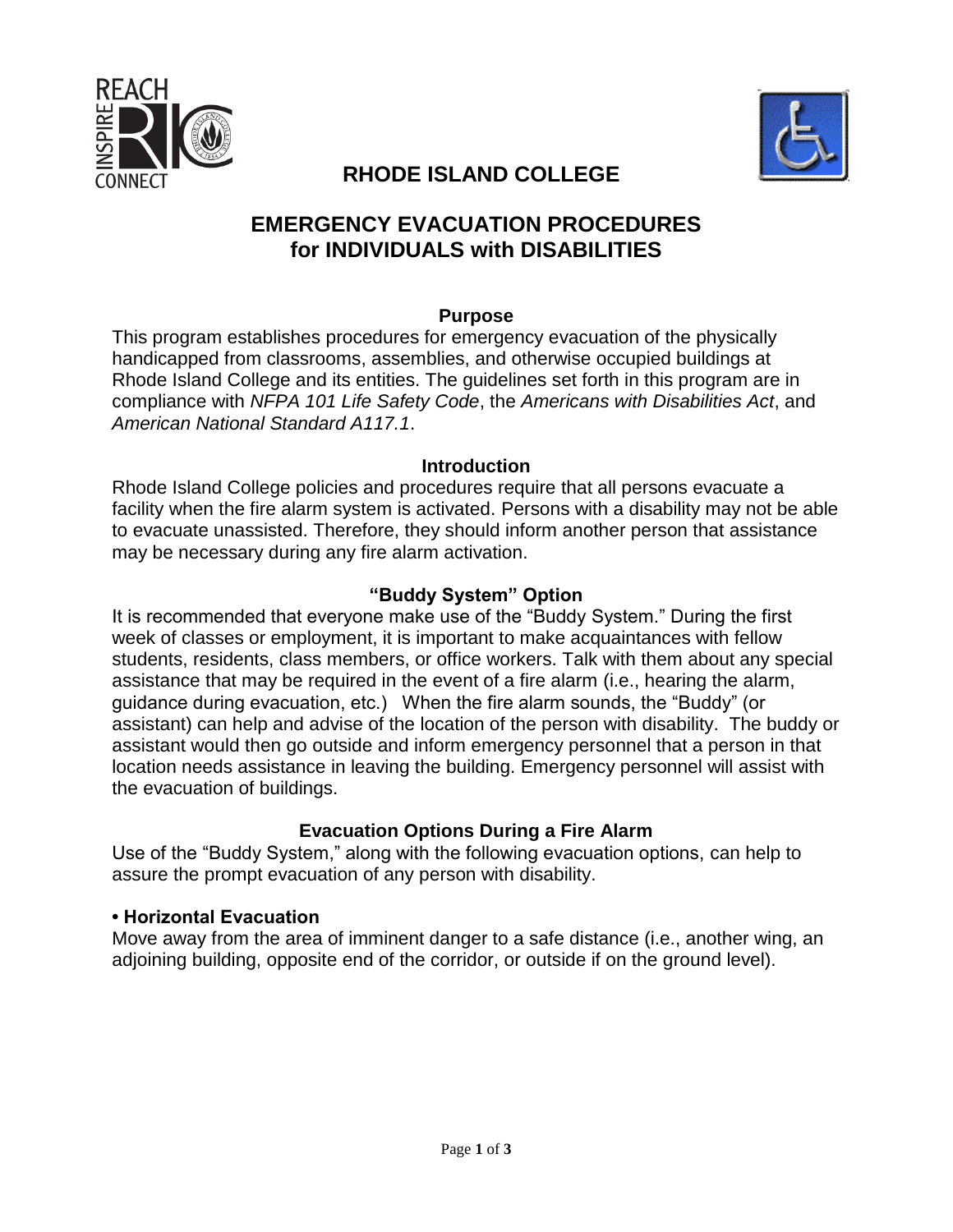#### **• Vertical (Stairway) Evacuation**

Those who are able to evacuate without assistance can use the stairway. Persons with sight disability may require the assistance of a sighted person. Persons who must use crutches or other devices as walking aids will need to use their own discretion, especially where several flights of stairs are concerned. If assistance is needed, please ask for assistance.

#### **• Stay-in-Place**

Unless danger is imminent, remain in a room with an exterior window and a telephone. Close the door if possible. Call Campus Police at 8201 (outside line 401-456-8201) or 911. Give your name, location and the emergency. The officer will relay the information to on-scene emergency personnel. Phone lines normally remain in service during most building emergencies. If the phone lines fail, the individual can signal from the window by waving a cloth or other visible object.

#### **• Area of Refuge**

If the person with a disability cannot get far enough away from the danger by using *Horizontal Evacuation*, then that person should seek an Area of Refuge. Areas of Refuge meet the requirements listed within **"Americans with Disabilities Act, Accessibility Guidelines for Buildings and Facilities (Americans With Disabilities AG)**; *section 4.3.11 Areas of Rescue Assistance*.

Such an area should have the following: 1) 2-way communication, 2) smoke barrier and 3) one-hour fire-rated assembly (i.e., fire-rated door, walls, and ceiling). Specific areas of rescue for each building will be designated by signage at the handicap entrances.

### Note: Most stairwells qualify as areas of refuge.

#### **Disability Guidelines: Prior planning and review of emergency evacuation routes are important in assuring a safe evacuation.**

#### **• Mobility Impaired (Wheelchair)**

Persons using wheelchairs should remain in a safe area or move to an Area of Refuge with their assistant when the alarm sounds. The evacuation assistant should then proceed to the evacuation assembly point outside the building. Tell emergency personnel the location of the person with a disability. IF the person with a disability is alone, they should phone Campus Police at 8201 (outside phone dial 456-8201) or 911 and give their present location and the assistance needed.